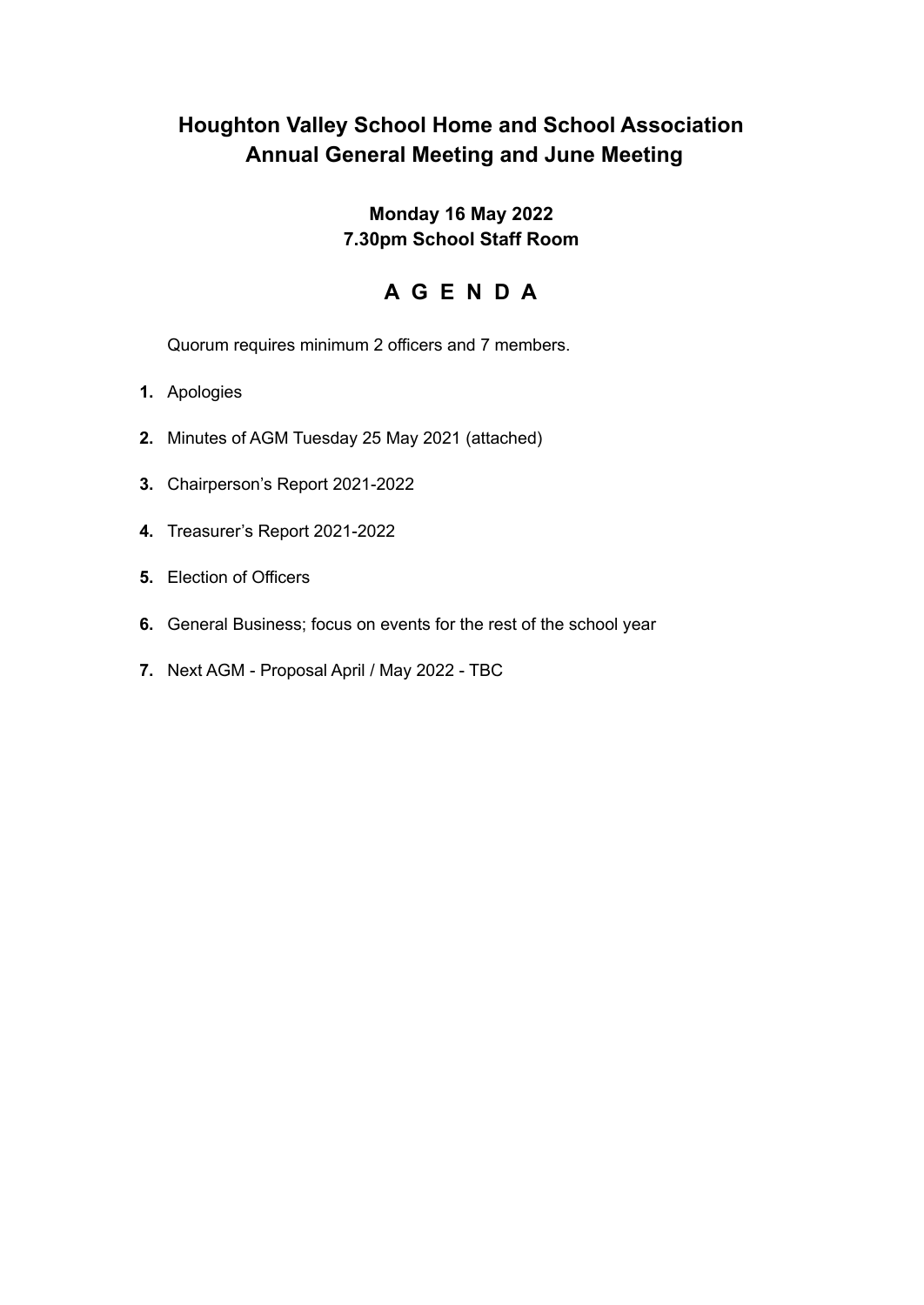# **Houghton Valley School Home and School Association Annual General Meeting**

## **25 May 2021 7.30 School Staff Room**

## **MINUTES**

Quorum requires minimum 2 officers and 7 members.

- **1. Apologies:** Sarah Wylie, Nicola du Toit, Vanessa Smith, Amanda Berkahn
- **2. Present:** Kate Mitcalfe, Dougal Wylie, Megan Laking, Luana Carroll, Flic Morris, Kelly Smith, Fenella Rich, Anna Ririnui, Yael, Tracey Mckay, Miriam Gaynor
- **3. Previous Minutes** from AGM 16 June 2020 were reviewed and considered a true record of the meeting; nominated by Kate Mitcalfe, seconded by Dougal Wylie.
- **4. Chairperson's Report** from 2020-21 was distributed and discussed.

Kate noted that last year was a very disrupted year but we still managed to have our school fair (one of the few). Kate acknowledged all the hard work of those who worked on events last year, including those that had to be cancelled at the last minute.

**5. Treasurer's Report** from 2020-21 was distributed and discussed. Dougal Wylie moved that the financial records be accepted as a true record, seconded by Megan Laking.

Dougal noted that we earned \$42,838 last year, with expenses of around \$9,000. We donated \$31,246 to the Board of Trustees and spent \$2,131 as part of the 20% that the Association keeps for general donations. We did not spend all of our 20% last year.

### **6. Election of Officers**

6.1 Chair: nomination received for Kate Mitcalfe from Anna Ririnui seconded by Tracey Mackay. Elected.

6.2 Treasurer: nomination received for Dougal Wylie from Kelly Smith, seconded by Fenella Rich. Elected

6.3 Secretary: nomination received for Megan Laking from Kate Mitcalfe, seconded by Fenella Rich. Elected.

6.4: Officer (Fair): nomination received for Sarah Wylie from Kate Mitcalfe, seconded by Megan Laking. Elected.